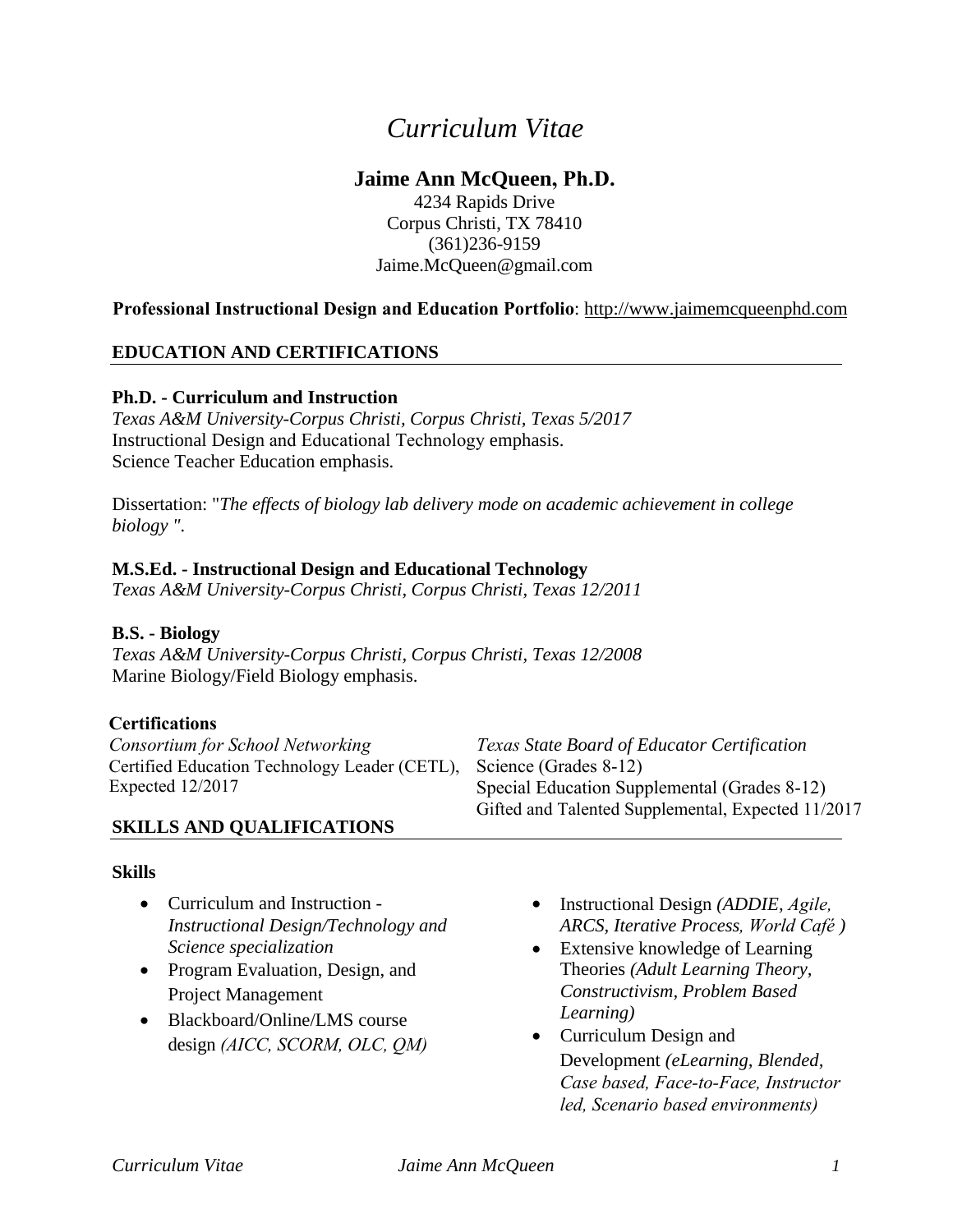- eLearning software (*Adobe eLearning Suite, Creative Cloud Software/Articulate Storyline, Studio, Presenter/Camtasia*)
- Instructional Needs Analysis
- Information Technology Training
- Project Collaboration
- Assessment design, development, and evaluation
- SPSS/Data analysis, management, and reporting
- Quantitative, Qualitative, and Mixed Methods research methodologies
- Design and Development Research
- Research Publication
- Computer software/hardware maintenance and support

#### **Qualifications**

- Curriculum and Instruction experience
- Program Evaluation, Design, and Project Management experience
- Blackboard/Online/LMS course design and instruction experience
- Instructional Design experience
- Information Technology Industry experience
- Curriculum Design and Development experience
- Project Collaboration experience
- Research publication experience
- Grant and report writing experience (NSF)
- Assessment design, development, and evaluation experience
- Design and Development research experience
- Extensive knowledge of Federal and State educator/student standards and reporting *(TEKS, NGSS, STAAR, ISTE, TEDS, TAPR)*
- Educational Technology Integration
- Programming languages ( *HTML 5, javascript, C++, ActionScript, CSS, Visual Basic* )
- Virtual Labs/ Simulation/ Augmented Reality Research
- Mobile and Web Application Design and Development (*Corona SDK, jQuery, Ruby on Rails, PhoneGap Build, Flash Builder*)
- Website design (*Dreamweaver, Business Catalyst, Muse*)
- Database/Server administration and maintenance (*Access, PHP, Java, SQL*)
- Educational/Scientific Research
- Science research and education
- Research / Conference Presentation experience *(AECT, TAAE, SERA, Pathways research symposium)*
- Educational Technology experience
- Computer software/ hardware maintenance and support experience
- Virtual Labs/ Simulation/ Augmented Reality Research experience
- Mobile and Web Application design and development experience
- Website design and computer programming experience
- Database/Server administration and maintenance experience
- Educational/Scientific research experience
- Science research and education experience
- Experience and research in special learning populations *(504, Special Ed., Non-Traditional Students, Online Learners, At-Risk, military students, ESL, SES)*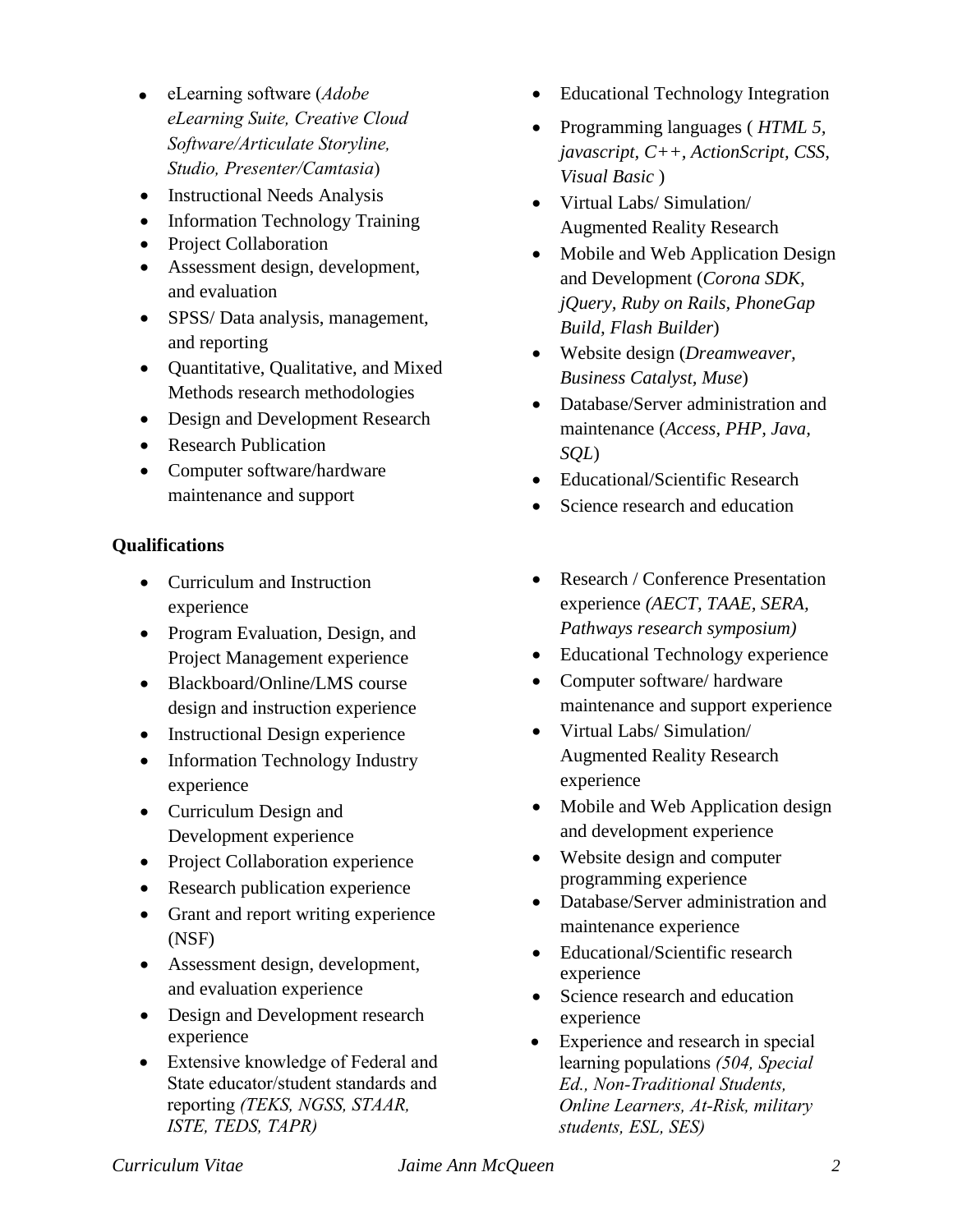**Note**: For linked product samples, please visit my instructional design and education portfolio http://www.jaimemcqueenphd.com .

# **RESEARCH EXPERIENCE**

**Texas A&M University - Corpus Christi** *Graduate Research Assistant* 

• Served as a doctoral research assistant in the college of education and human development; helped to organize, promote, and facilitate the Coastal Bend Regional Science Fair. Analyzed relevant data and published reports. Collaborated with local school districts, colleges, and universities to foster student participation and success in regional, state, and international science fairs.

#### **Texas A&M University - Corpus Christi**

*Graduate Research Assistant* 

• Served as a doctoral research assistant in the office of distance education and learning technologies; performed quantitative and qualitative data analysis. Collaborated in writing NSF funded research publications. Served as an instructional design project manager and worked with a team on an instructional design and development project to convert a faceto-face genomics ethics course at Texas A&M University-College Station into an online openly distributed Massive Open Online Course (MOOC).

# **University of Texas - Marine Science Institute**

- *Student Research Assistant*
- Served as a student mariculture researcher, studying the endocrinology and reproductive habits of the Atlantic Croaker *(Micropogonias undulatus)* and Cobia *(Rachycentron canadum)*. Performed scientific procedures including: Polymerase Chain Reaction (PCR), Aquaculture, specimen examination and collection, hydrological testing and tank maintenance, and operation of laboratory equipment. Collected, analyzed, and reported project relevant data.

# **TEACHING EXPERIENCE**

# **Tuloso - Midway ISD**

*High School Science Teacher* 

• Instructed 9-12 grade students in required science courses for graduation (Aquatic Science, Anatomy and Physiology, Biology, Chemistry, Integrated Physics and Chemistry, and Physics). Implemented and designed science based curriculum and instructional technology materials in the classroom. Collaborated with faculty to serve the needs of a diverse student population. Increased student standardized test scores in Science.

Corpus Christi, TX 7/2009-5/2016



Corpus Christi, TX 11/2006-3/2007

Corpus Christi, TX 8/2015-5/2016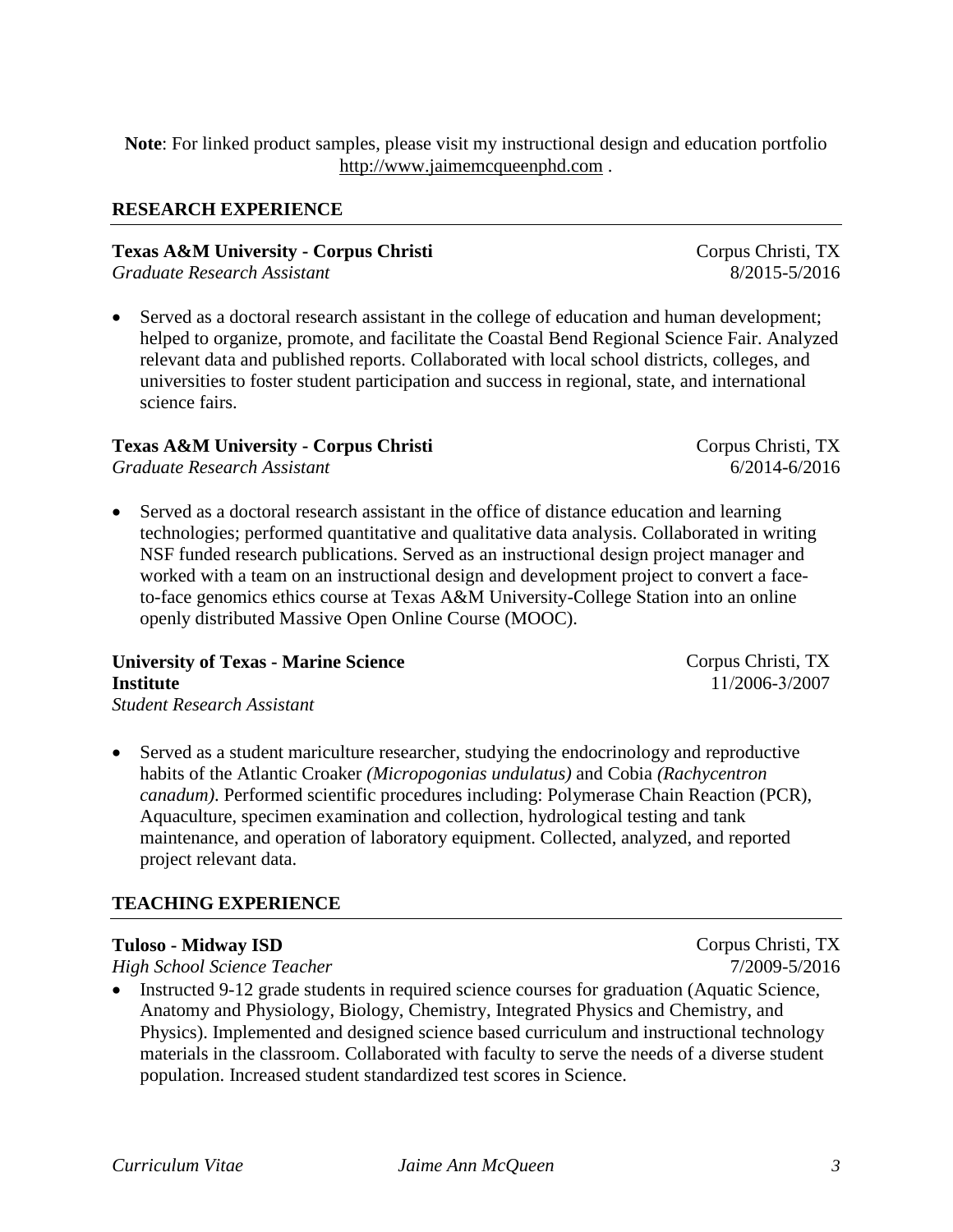#### **RELATED PROFESSIONAL EXPERIENCE**

#### **Flour Bluff ISD**

*Campus Technologist* 

• Developed faculty, staff, and students' capabilities at Flour Bluff Junior High with computer software, hardware, and networking. Provided computer lab testing and instructional software setup. Trained faculty to use instructional programs and media.

#### **Texas A&M University-Corpus Christi**

*Faculty Hardware/ Software Support Technician*

• Performed software/ hardware maintenance on faculty and staff computers. Implemented troubleshooting skills to quickly resolve software and hardware related issues. Trained faculty and staff in basic computer skills and software use.

# **Texas A&M University-Corpus Christi**

*Faculty Computer Technical Support Helpline Technician*

- Corpus Christi, TX 2/2005-5/2006
- Assisted faculty and staff by troubleshooting technology related issues over the phone. Collaborated to maintain an online work-order database used for logging calls which required in-person technical support, ordering software and technology, and registering hardware.

#### **HONORS AND AWARDS**

First Place Research Poster, Doctoral Education. 13th Annual Pathways Student Research Symposium, Prairie View, TX. (November, 2016).

Third Place Winner, Doctoral Presentation. Three Minute Thesis Competition, Texas A&M University-Corpus Christi, Corpus Christi, TX. (November, 2016).

# **PUBLICATIONS**

#### **Refereed Journal Articles**

- McQueen, J., & Cifuentes, L. (submitted April, 2017). The effects of mode of lab delivery on learning biology concepts. *Computers & Education.*
- Cifuentes, L., Park, S. W., McQueen, J., & Riggs, P. (submitted November, 2016). Collaboratively developing e-learning modules and courses across a distance. *International Journal of E-Learning.*

Corpus Christi, TX 8/2008-5/2009

Corpus Christi, TX 5/2006-6/2008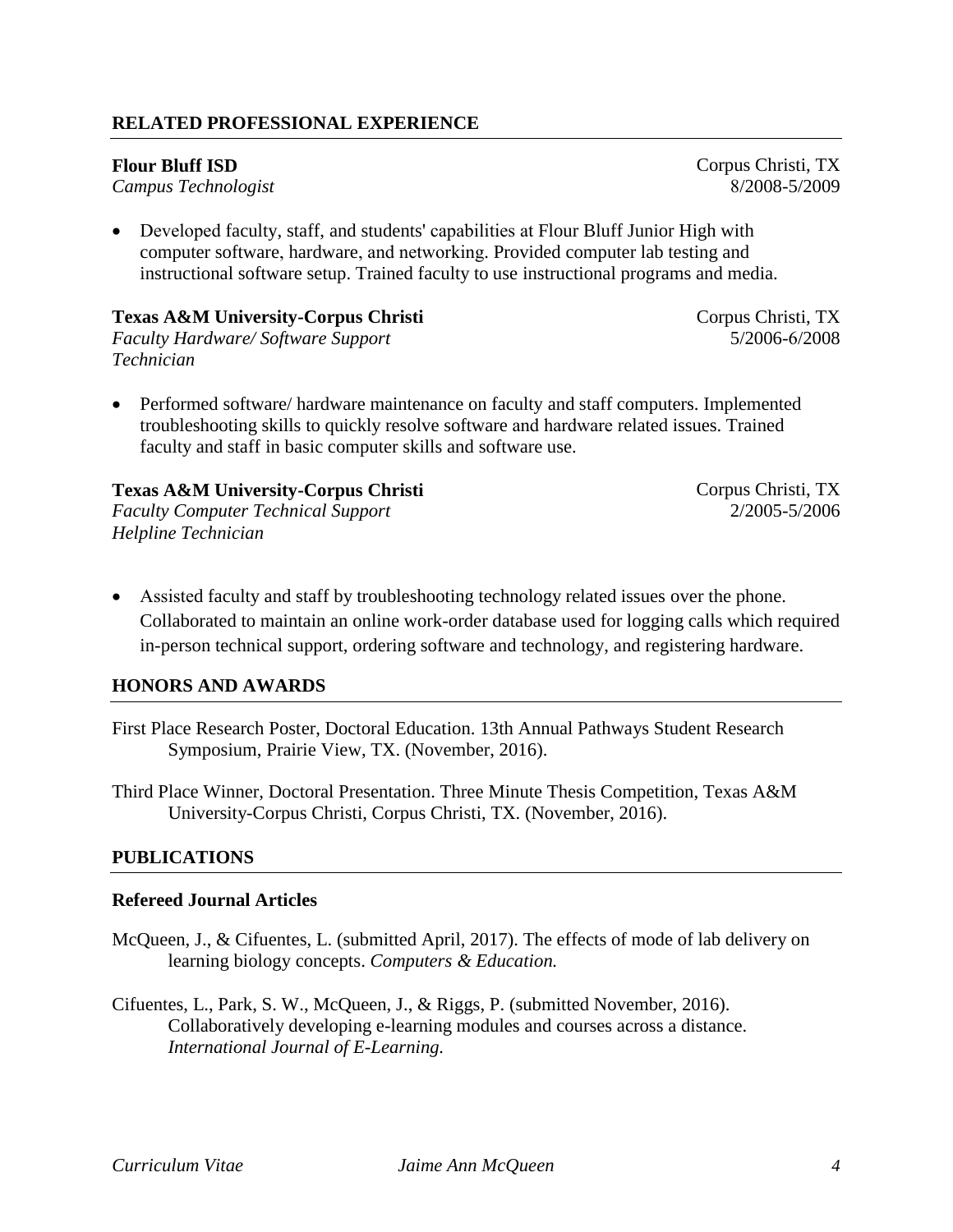#### **Works in Progress**

- McQueen, J., & Cifuentes, L. (2017). The effects of biology lab delivery mode on academic achievement in college biology. *Proceedings of the International Association for Educational Communications and Technology annual conference,* Jacksonville, FL.
- McQueen, J., & Cifuentes, L. A systematic literature review of instructor presence and learner control in physical and virtual laboratory environments in STEM classes. Article manuscript in progress, to be submitted February, 2018.
- McQueen, J., & Cifuentes, L. A qualitative exploration of students' experiences of instructor presence and learner control in physical and virtual labs. Article manuscript in progress, to be submitted December, 2017.

#### **Published Refereed Proceedings**

Cifuentes, L., Park, S. W., & McQueen, J. (2015). Designing and developing a case-based MOOC to impact students' abilities to address ethical dilemmas. *Proceedings of the International Association for Educational Communications and Technology annual conference,* Indianapolis, IN.

#### **Dissertation and Thesis**

- McQueen, J.A. (2017). *The effects of biology lab delivery mode on academic achievement in college biology* (Order No. 10259993). Available from ProQuest Dissertations & Theses Global. (1889186492).
- McQueen, J. (2011). *Teaching high school chemistry students to balance chemical equations through the use of an interactive computer learning module* (Unpublished master's thesis). Texas A&M University-Corpus Christi, Corpus Christi, TX.

#### **Other Publications**

- McQueen, J. (February, 2017). The effects of biology lab delivery on academic achievement in biology in a sample of non-majors college undergraduate students. Accepted conference paper for the 40th Annual Southwest Educational Research Association conference, San Antonio, TX.
- McQueen, J. (February, 2016). The effect of virtual laboratory investigations on student achievement in biology. Accepted conference paper for the 39th Annual Southwest Educational Research Association conference, New Orleans, LA.